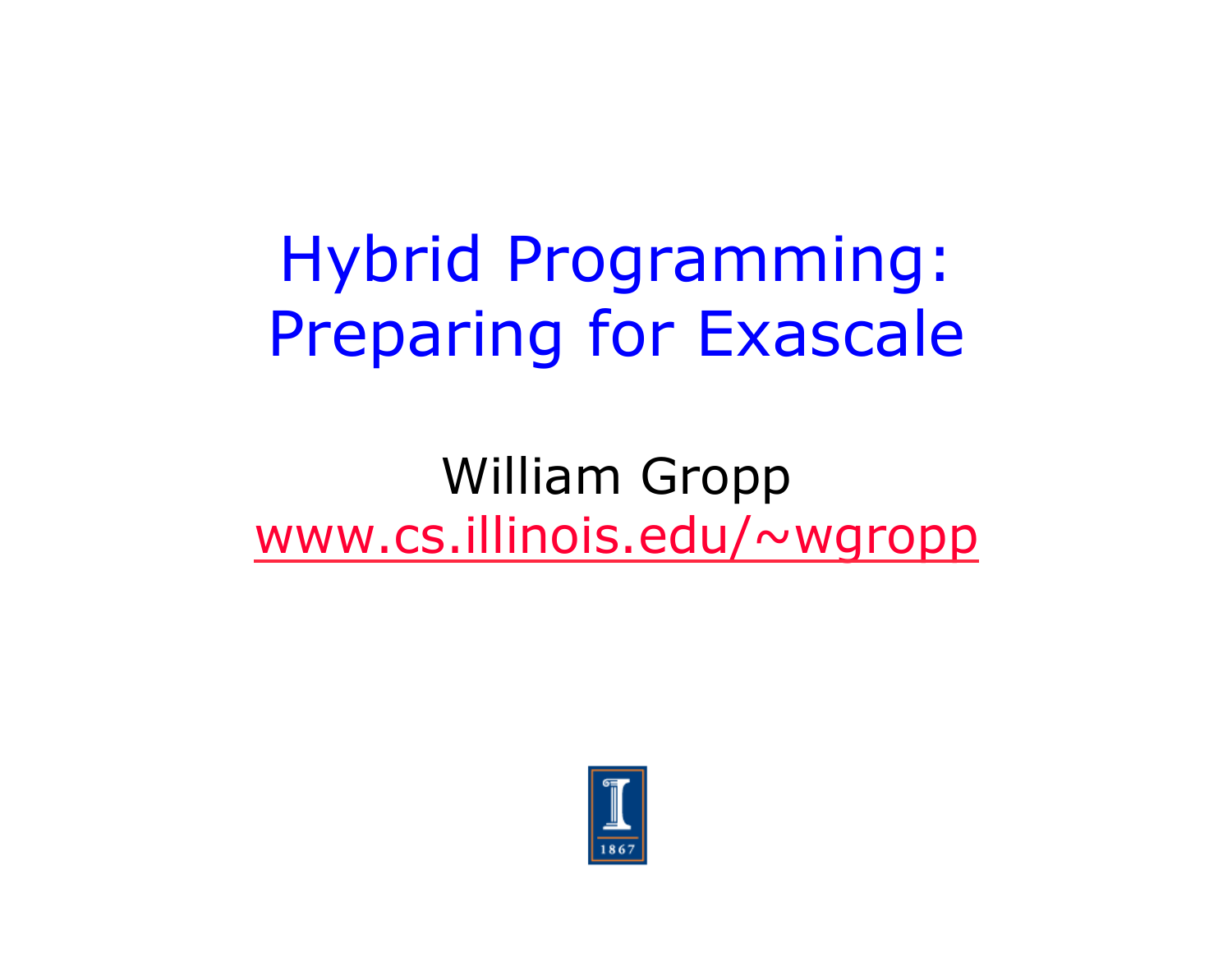# What This Talk is Not

- A tutorial on using the Hybrid Model
- A comprehensive discussion of MPI and OpenMP issues (I will use MPI+OpenMP to *illustrate* the issues)
- A pitch for a new programming model (even though there are cool things in MPI-3)

Rather, this talk is about

- Why hybrid models are important for HPC
- Opportunities and issues with hybrid programming
- What you should start doing (if you haven't already)

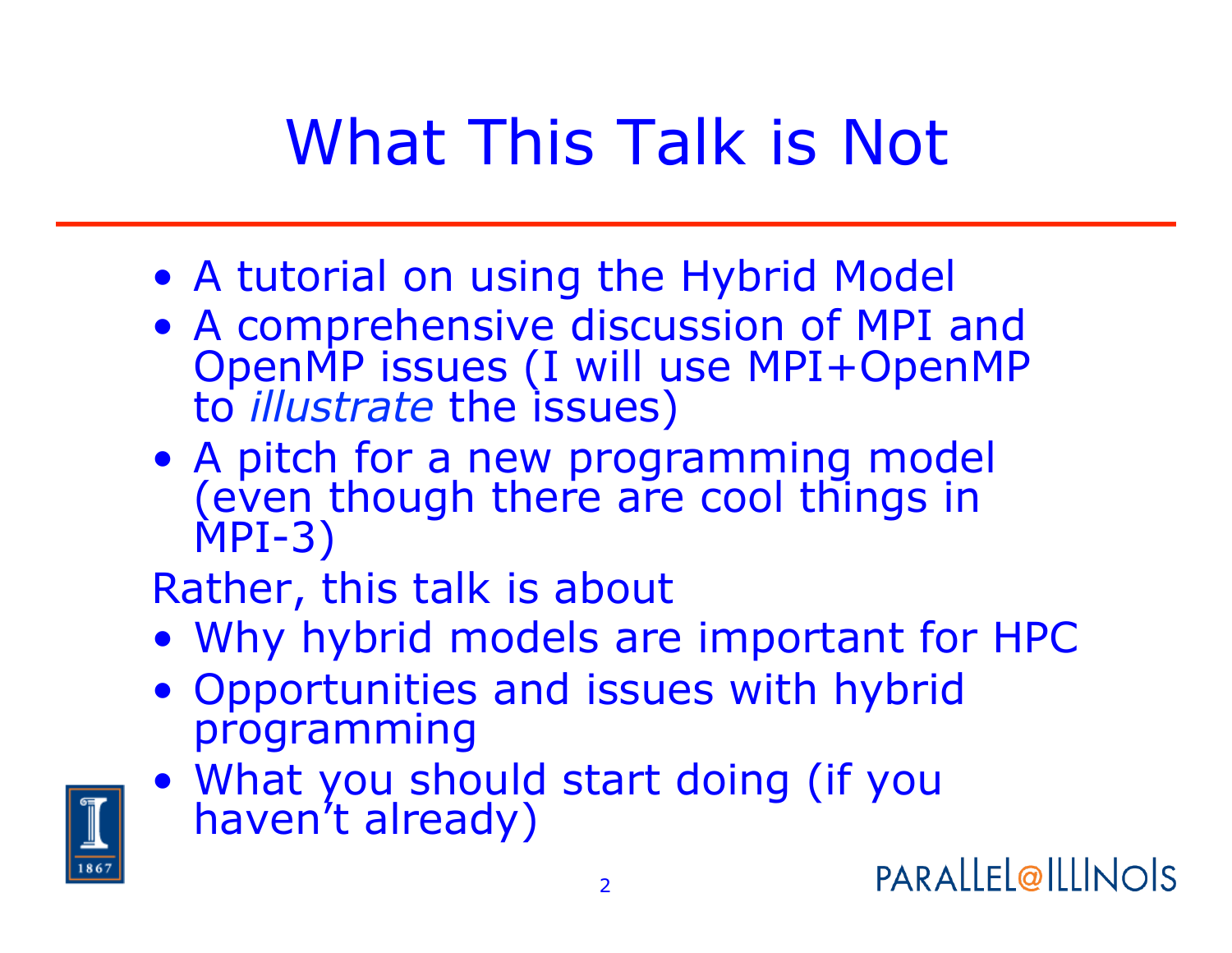# What is a Hybrid Model?

- Combination of several *parallel* programming models or systems in the same program
	- ♦ May be mixed in the same source
	- ♦ May be combinations of components or routines, each of which is in a single parallel programming model
- MPI + Threads or MPI + OpenMP is the most familiar hybrid model that involves MPI

3

♦ There are other interesting choices for which we should prepare, including combinations of so-called domain specific languages

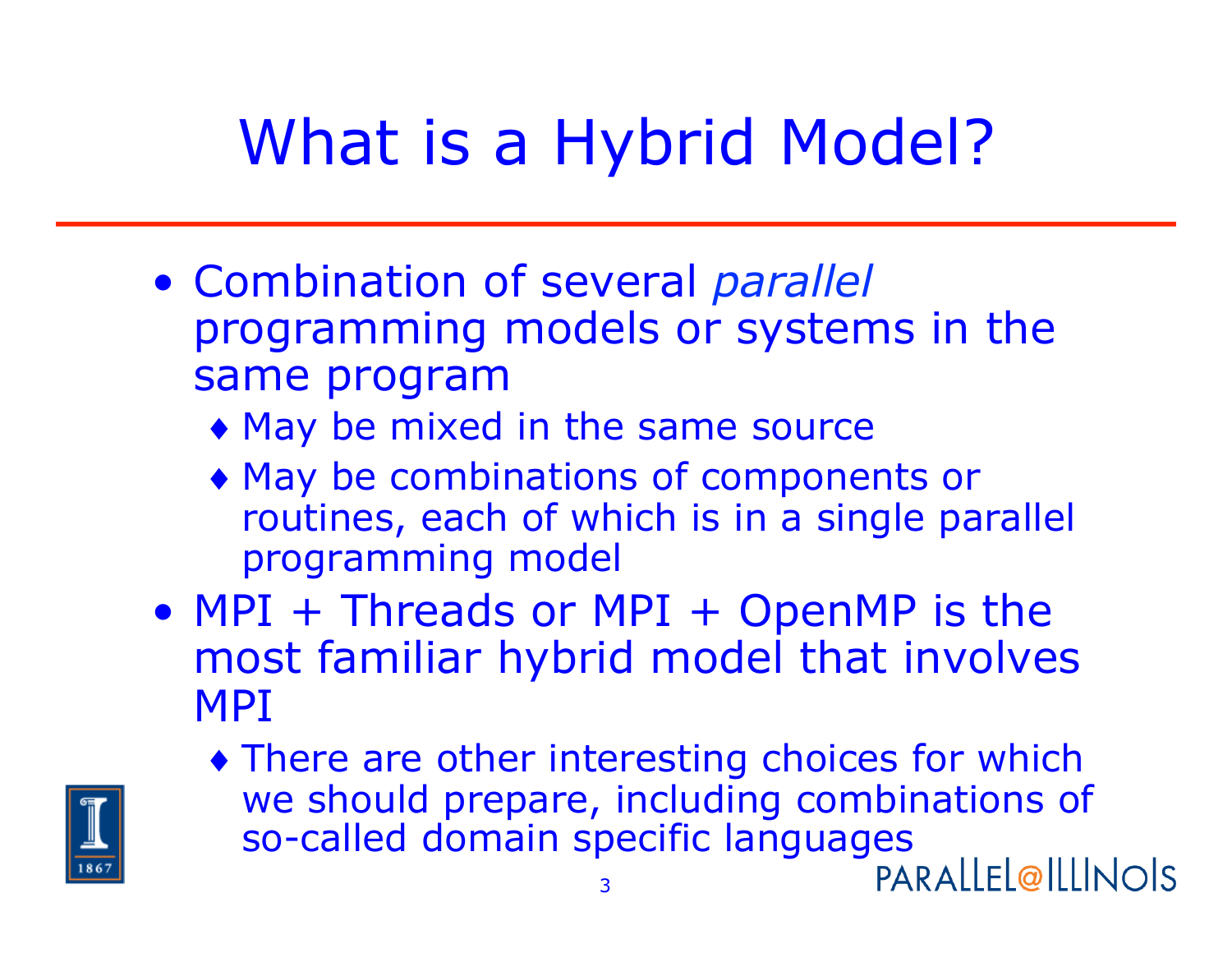# Why a Hybrid Model: The Hardware

- Scale of machines to come encourage the use of different programming models to address issues such as
	- ♦ Declining memory per core
	- ♦ Multiple threads/core
	- ♦ Load balance
	- ♦ Algorithmic issues
- Hardware will be specialized for cost/power/reliability reasons
	- ♦ No evidence that we can pretend a system is uniform and still get good performance from it
- Hardware will be (roughly) hierarchical
	- ♦ Number of "nodes" similar to current (10-100k)
	- ♦ Multiple levels of hierarchy ("sea of functional units")
	- ♦ Number of "cores" per node will be 1k-100k

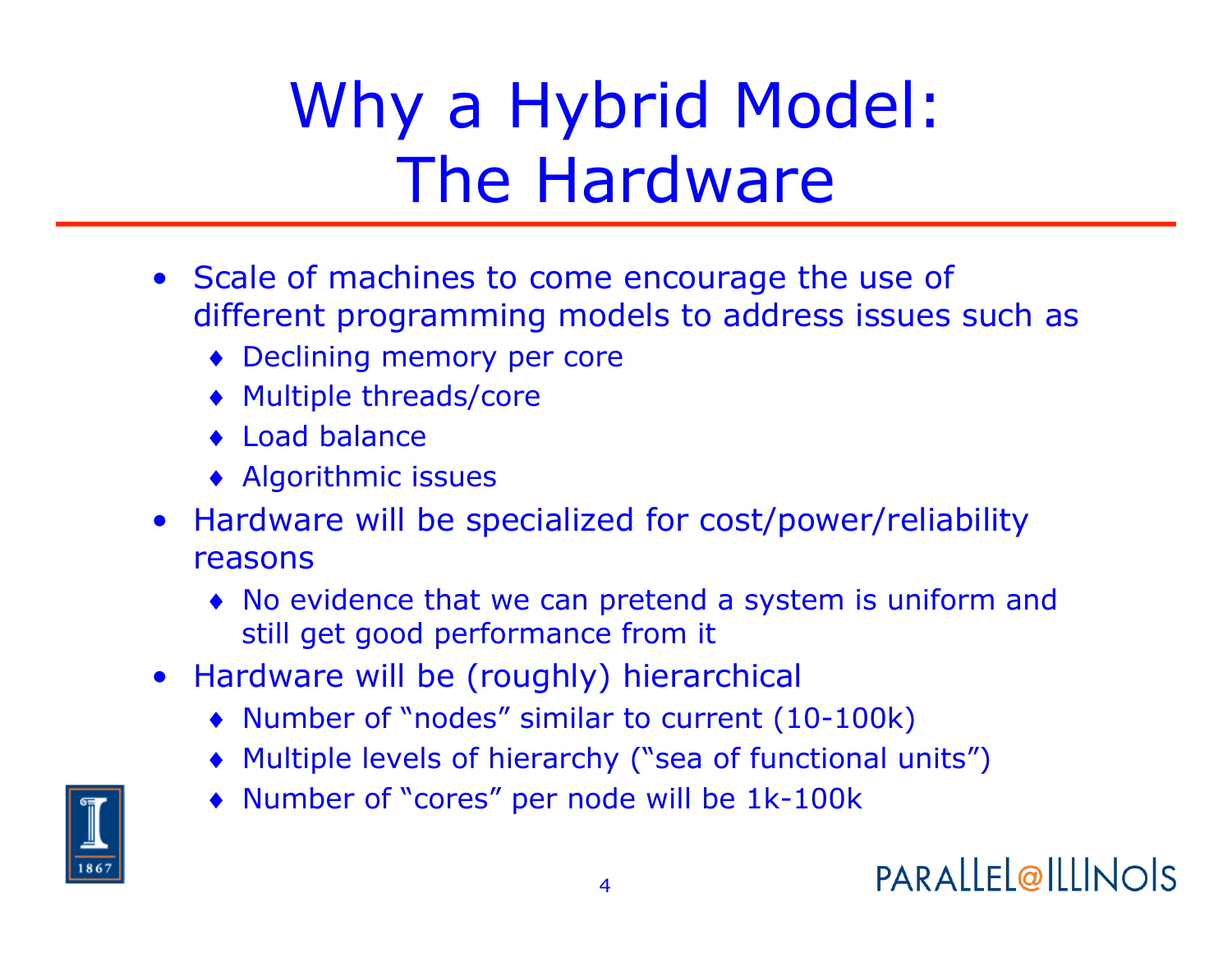# Why a Hybrid Model: The Software

- Already common and effective
	- ♦ MPI is already a hybrid programming model  $(MPI + C; MPI + Fortran)$ 
		- Adding a third programming model is not a major change…
	- ♦ Many applications are multilingual, built from pieces in C, C++, Python, Matlab, …
- Developers use the best tool for each part of their program
- Complexity (if well designed) is additive
	- ♦ Putting everything in one model either limits capability or has *greater* complexity (multiplicative). **PARALLEL@ILLINOIS** 5

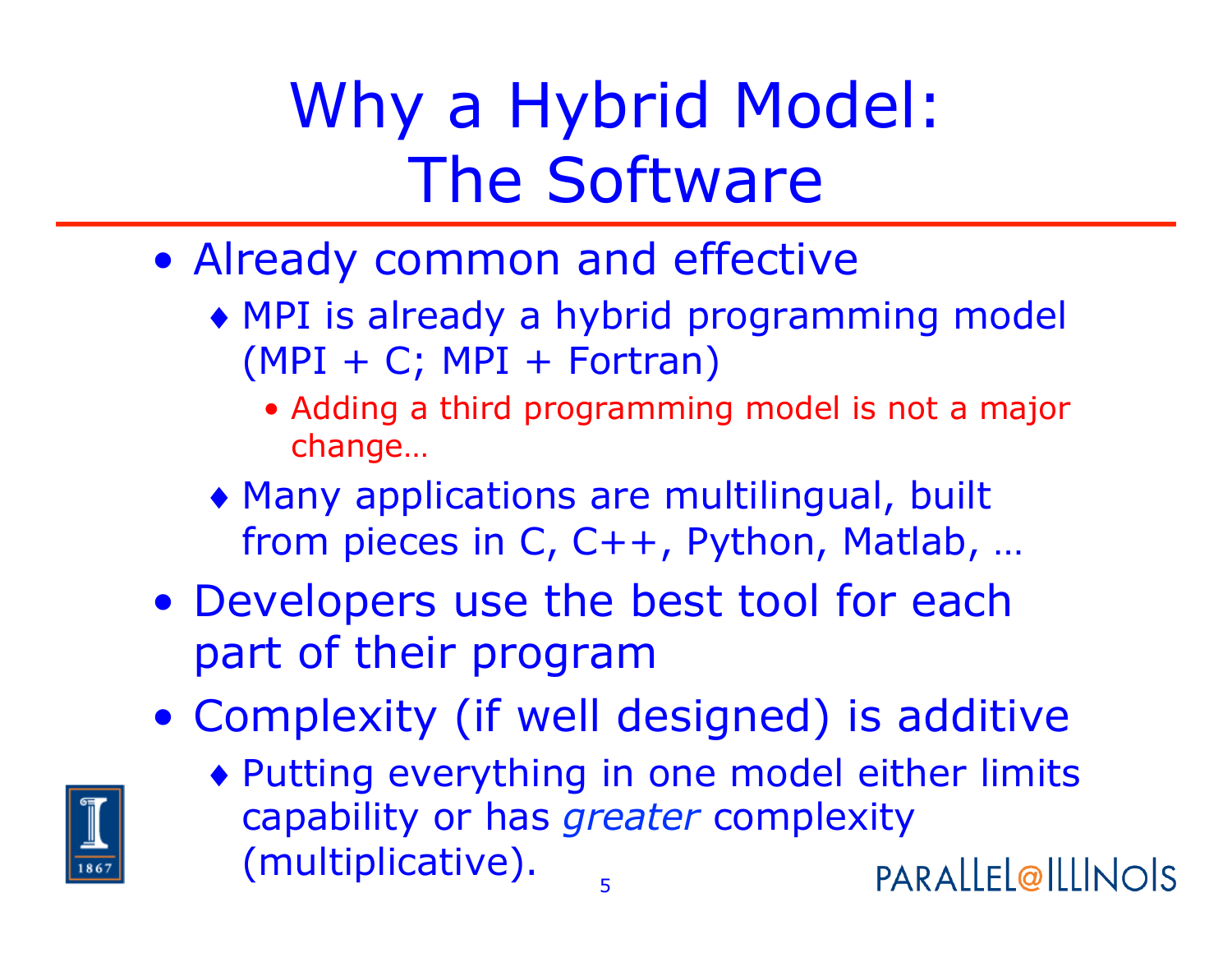Why We Can't Pretend Everything is Simple

- It would be nice to adopt a simple homogenous abstraction, even though the hardware is more complex, and let the "system" handle the details, and let the scientists concentrate on the science.
- Unfortunately, we don't know how to do this. Worse: We *know* that we don't know – in much simpler situations, we have *given up already* 
	- ♦ BLAS why are there *any* optimized BLAS? Can't the compiler handle them?
	- ♦ The answer, terrifyingly, is **no**
- We must make virtue of necessity can use use a compositional/hybrid approach to help *solve* these problems

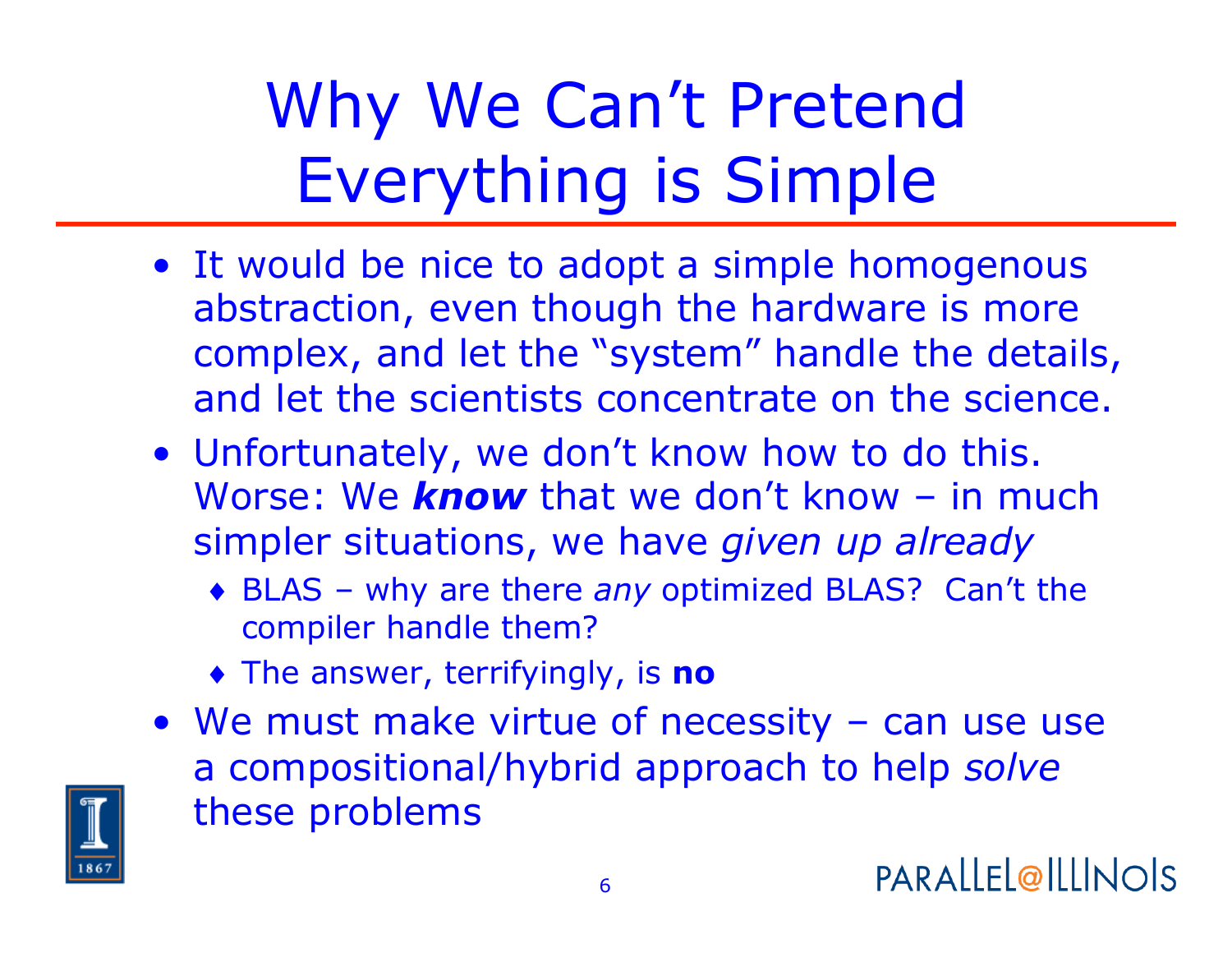### Myths About MPI

- MPI is a programming model
	- ♦ No. Message passing is a programming model. MPI is a programming system that implements message passing and other programming models
- MPI is a bulk synchronous programming model (or system)
	- ♦ No. This was never true. However, data parallel and bulk synchronous programming are one route to high productivity programming (just look at MapReduce)
- Asynchronous Put/Get is something that MPI doesn't have



♦ No. Defined in MPI 2.0; significantly extended in MPI 3.0. Unlike some put/get systems, MPI's has well-defined semantics

**PARALLEL@ILLINOIS**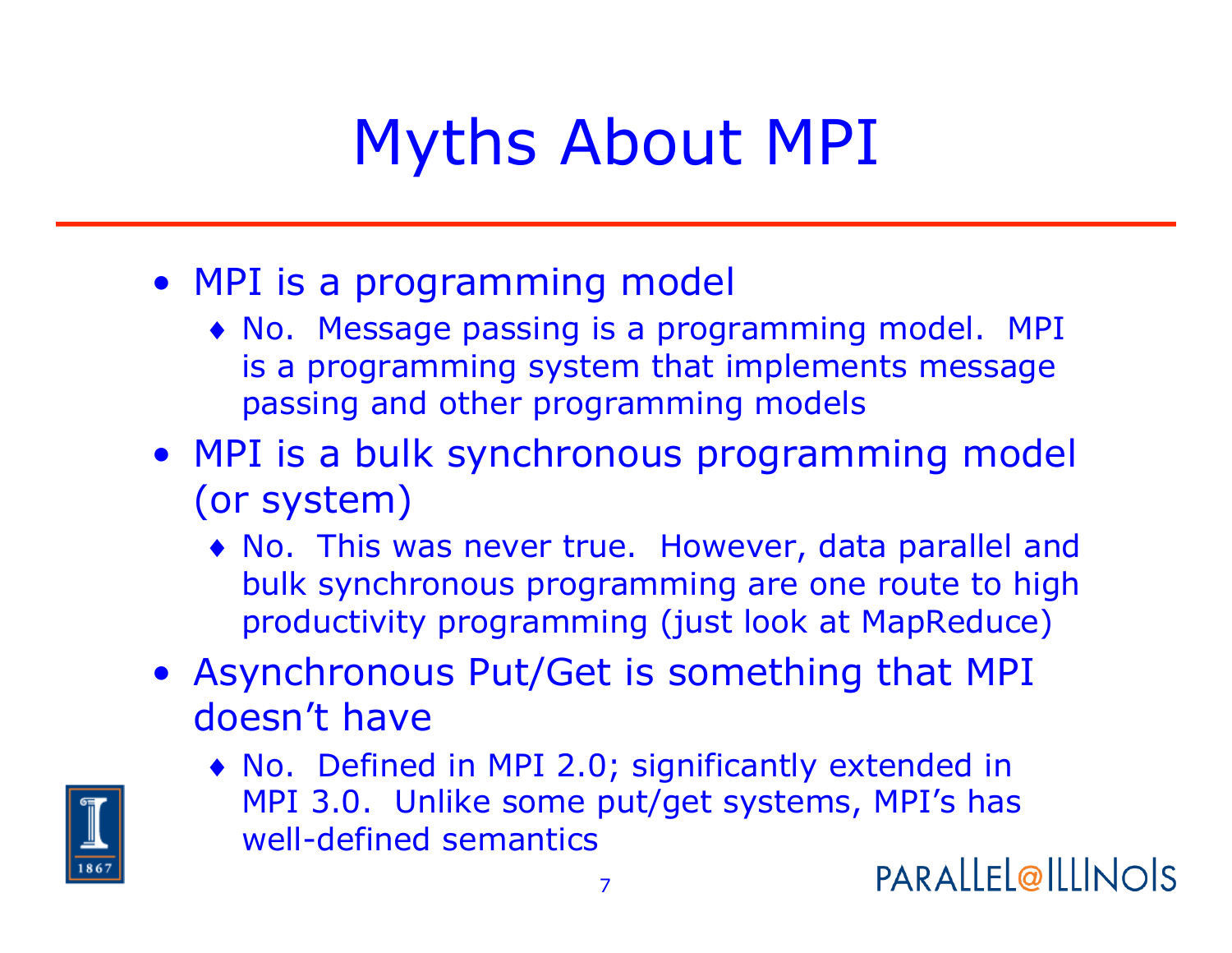### Myths About the MPI + OpenMP Hybrid Model

- 1. Never works
	- Examples from FEM assembly, others show benefit
- 2. Always works
	- Examples from NAS, EarthSim, others show MPI everywhere often as fast (or faster!) as hybrid models
- 3. Requires a special thread-safe MPI
	- In many cases does not; in others, requires a level defined in MPI-2

8

- 4. Harder to program
	- Harder than what?
	- Really the classic solution to complexity divide problem into separate problems
		- 10000-fold coarse-grain parallelism  $+$  100-fold fine-grain parallelism gives 1,000,000-fold total parallelism

**PARALLEL@ILLINOIS** 

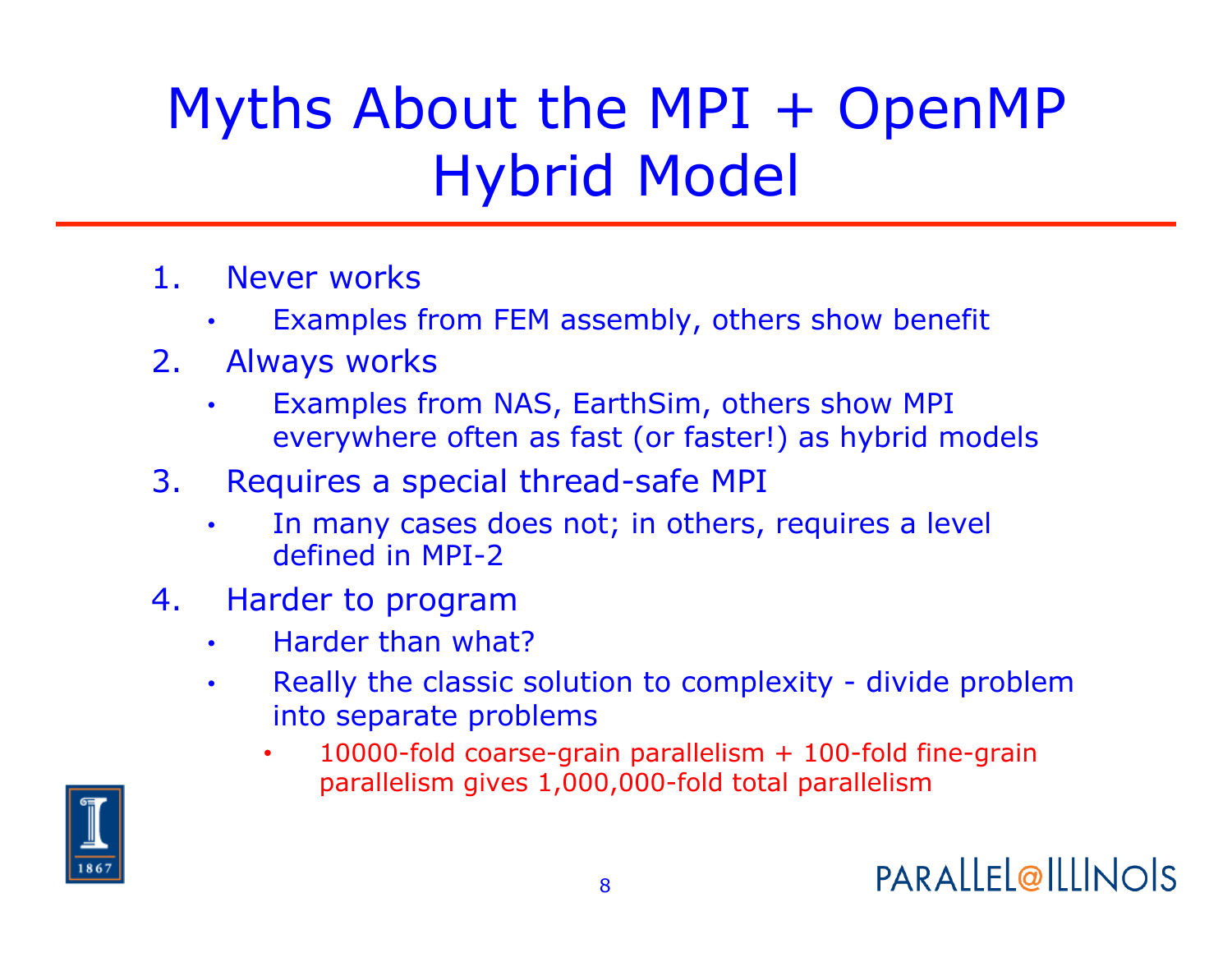### Special Note

- Because neither 1 nor 2 are true, and 4 isn't entirely false, it is important for applications to engineer codes for the hybrid model. Applications must determine their:
	- ♦ Memory bandwidth requirements
	- ♦ Memory hierarchy requirements
	- ♦ Load Balance
- Don't confuse problems with getting good performance out of OpenMP with problems with the Hybrid programming model ("Use MPI + OpenMP *well*")
- See *Using OpenMP* by Barbara Chapman, Gabriele Jost and Ruud van der Pas, Chapters 5 and 6, for programming OpenMP for performance
	- ♦ See pages 207-211 where they discuss the hybrid model





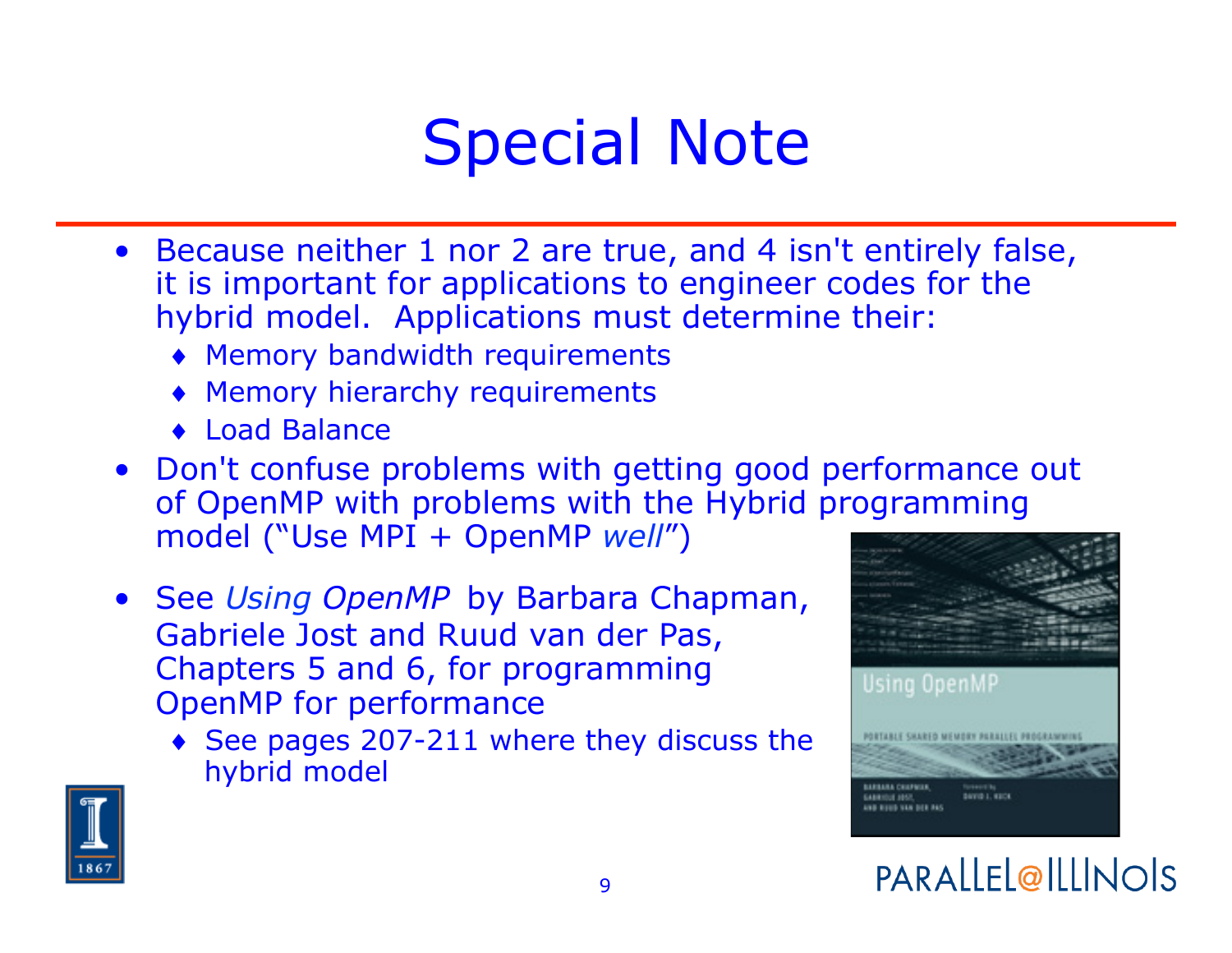Where Does the MPI + OpenMP Hybrid Model Work Well?

- Compute-bound loops
	- ♦ Many operations per memory load
- Memory bound loops
- Fine-grain parallelism
	- ♦ (New) Algorithms that are latencysensitive
- Load balancing
	- ♦ Similar to fine-grain parallelism; ease of moving data/tasks + overdecomposition

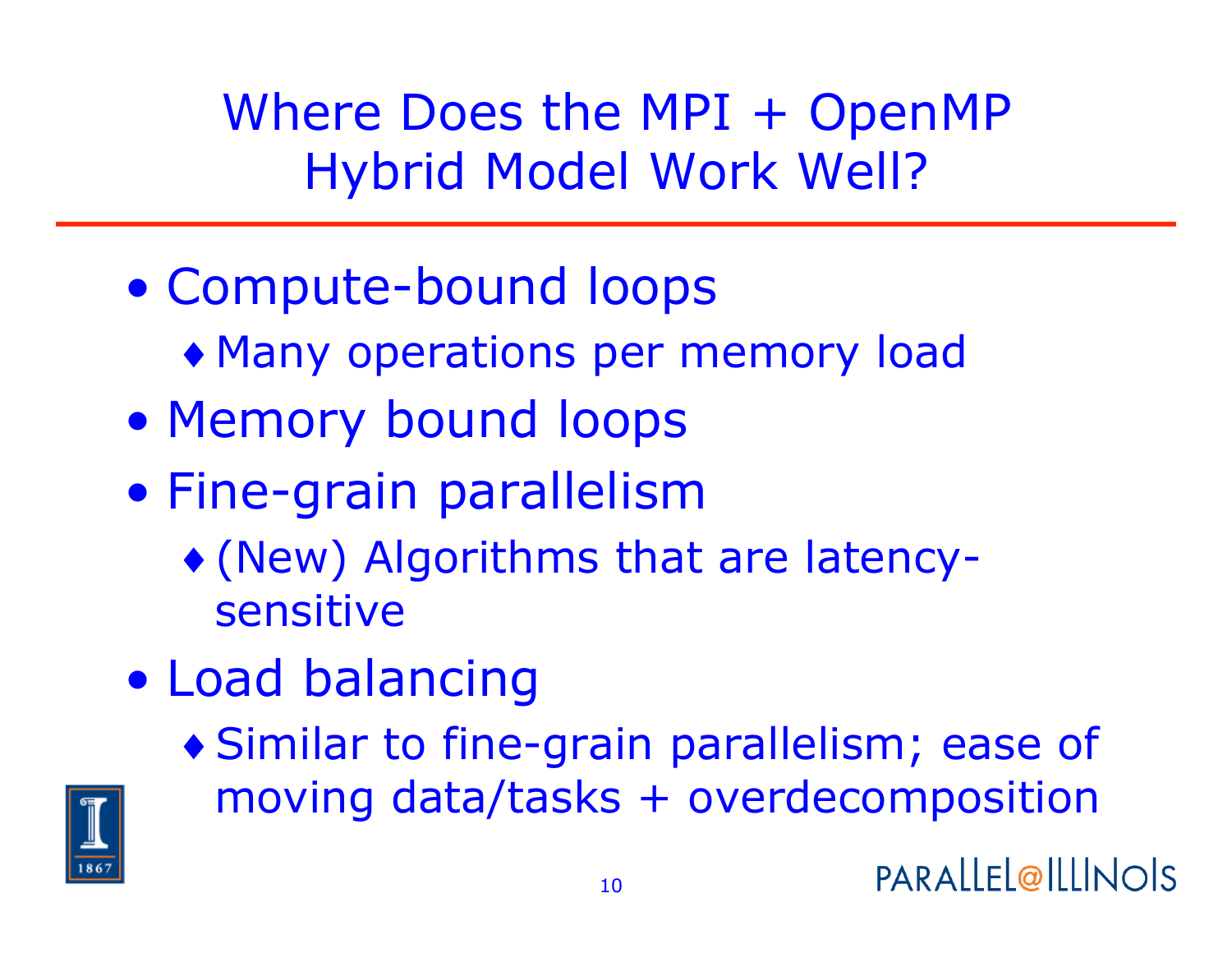#### Implications for Exascale Hybrid Programming Systems

- Off-node programming system between nodes.
	- ♦ Focus on scaling, locality, RDMA
- On-node programming system within node/sea of functional units
	- ♦ Focus on exploiting memory, ILP, direct hardware access to resources
- Challenges include
	- ♦ Hybrid models must work well together (sharing resources)

11

- ♦ Managing user data structures
	- Most complaints about MPI usability are about what MPI *doesn't* have: support for distributed data structures

**PARALLEL@ILLINOIS** 

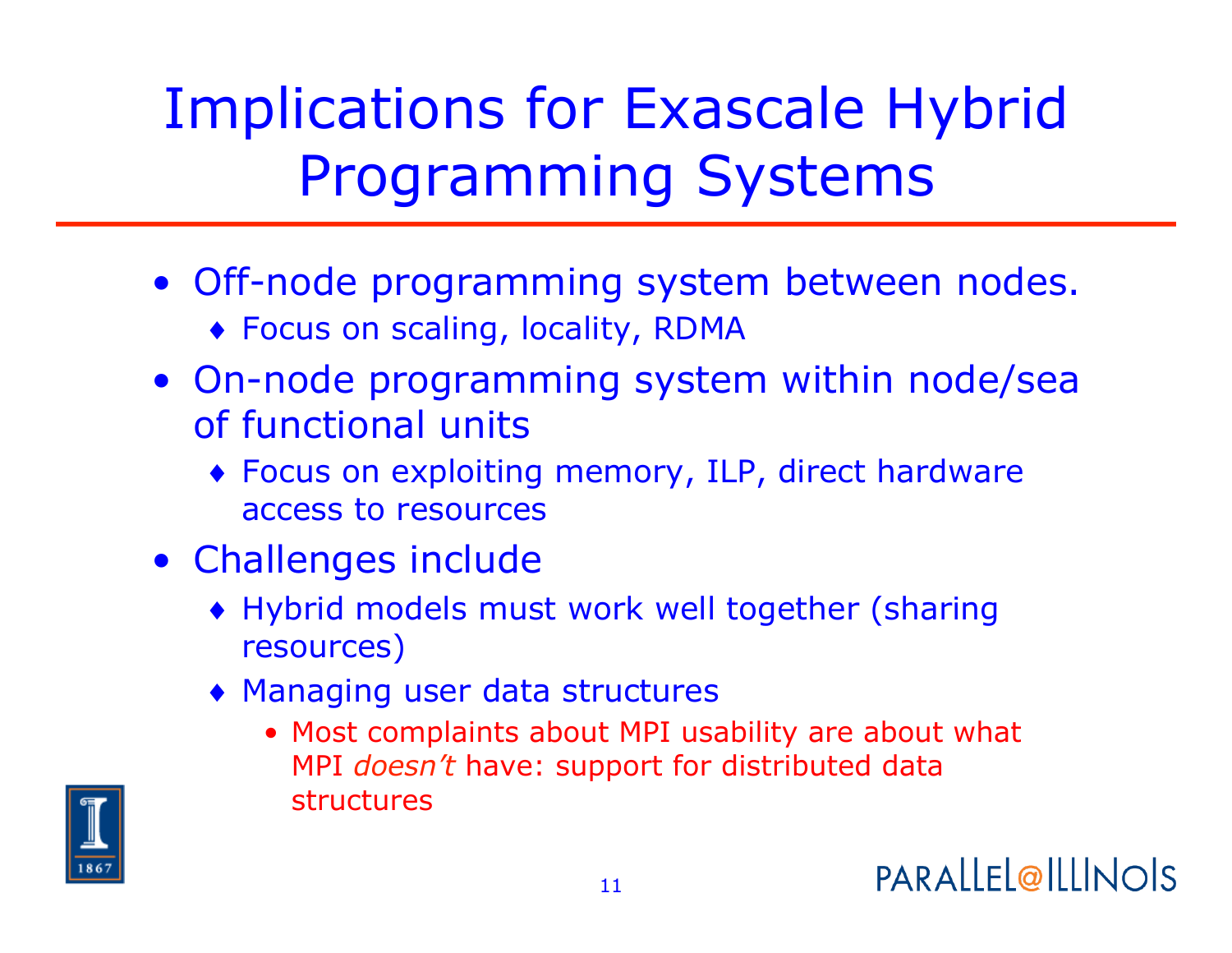### Where is Pure MPI Better?

- Trying to use OpenMP + MPI on very regular, memory-bandwidth-bound computations is likely to lose because of the better, programmerenforced memory locality management in the pure MPI version.
- Another reason to use more than one MPI process - if a single process (or thread) can't saturate the interconnect - then use multiple communicating processes or threads.
- Another option: MPI-3 with shared memory
	- ♦ MPI 3 permits processes to share memory directly; allows load/store access to data
	- ♦ This is *still a hybrid model*  just implemented within a single programming system (MPI-3)



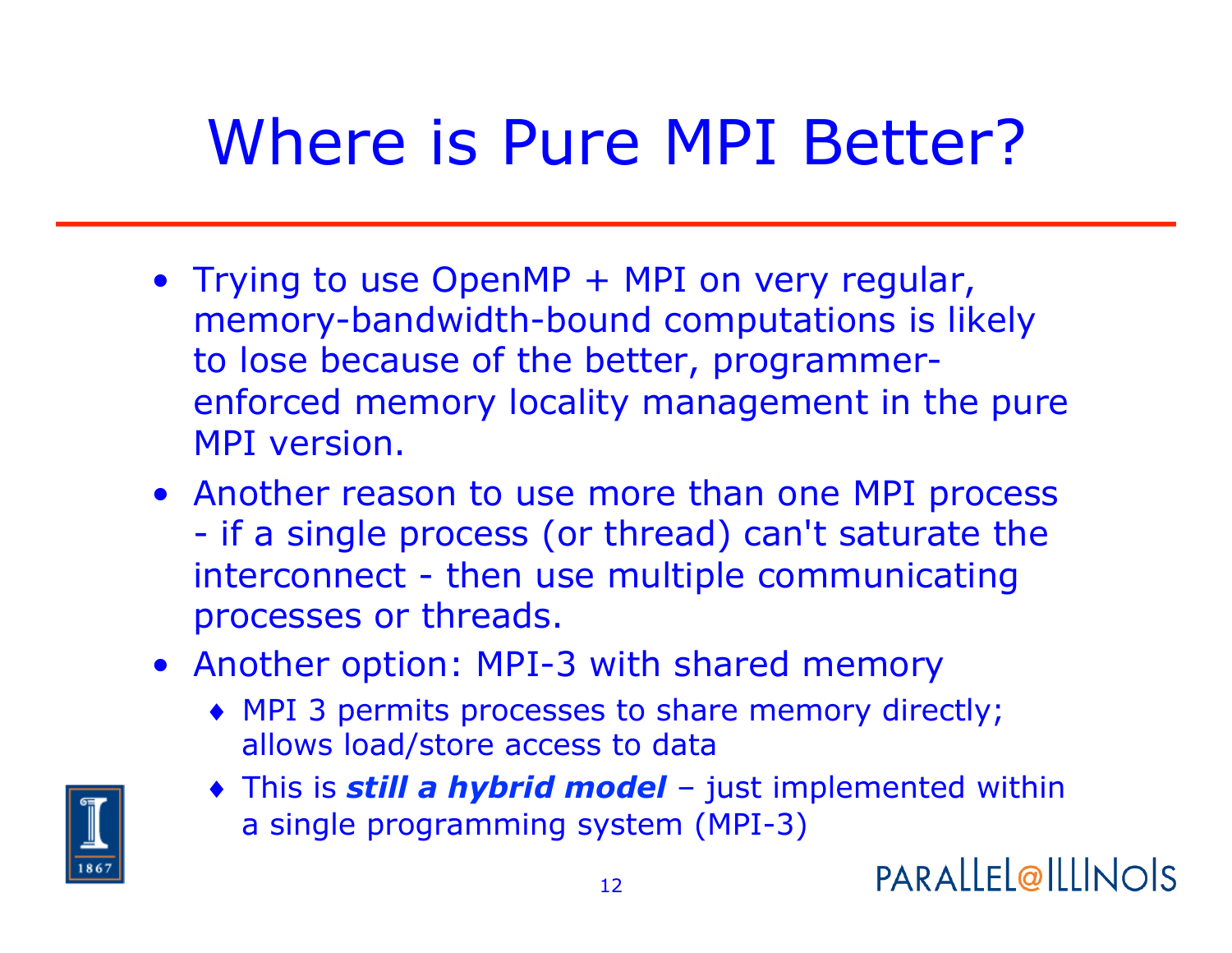# Locality is Critical

- Placement of processes and threads is critical for performance
	- ♦ Placement of processes impacts use of communication links; poor placement creates more communication
	- ♦ Placement of threads within a process on cores impacts both memory and intranode performance
		- Threads must bind to preserve cache
		- In multi-chip nodes, some cores closer than others same issue as processes



• MPI has limited, but useful, features for placement **PARALLEL@ILLINOIS**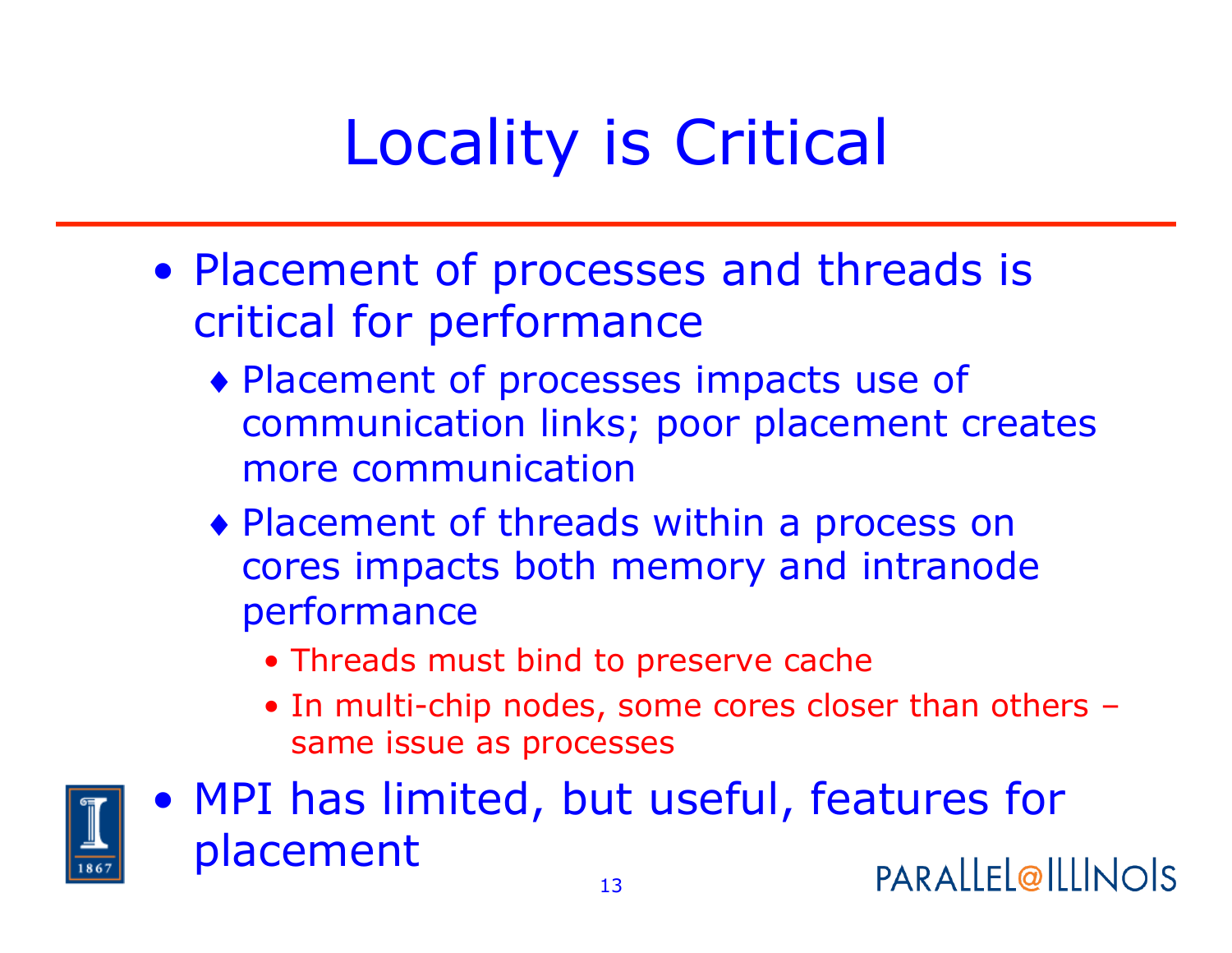#### Importance of ordering processes/ threads within a multichip node





- 2x4 processes in a mesh
- How should they be mapped onto this single node?
- Round robin (by chip)?
	- ♦ Labels are coordinates of process in logical computational mesh
	- ♦ Results in 3x interchip communication than the natural order
	- $\bullet$  Same issue results if there is 1 process with 4 threads on each chip, or 1 process with 8 threads on the node



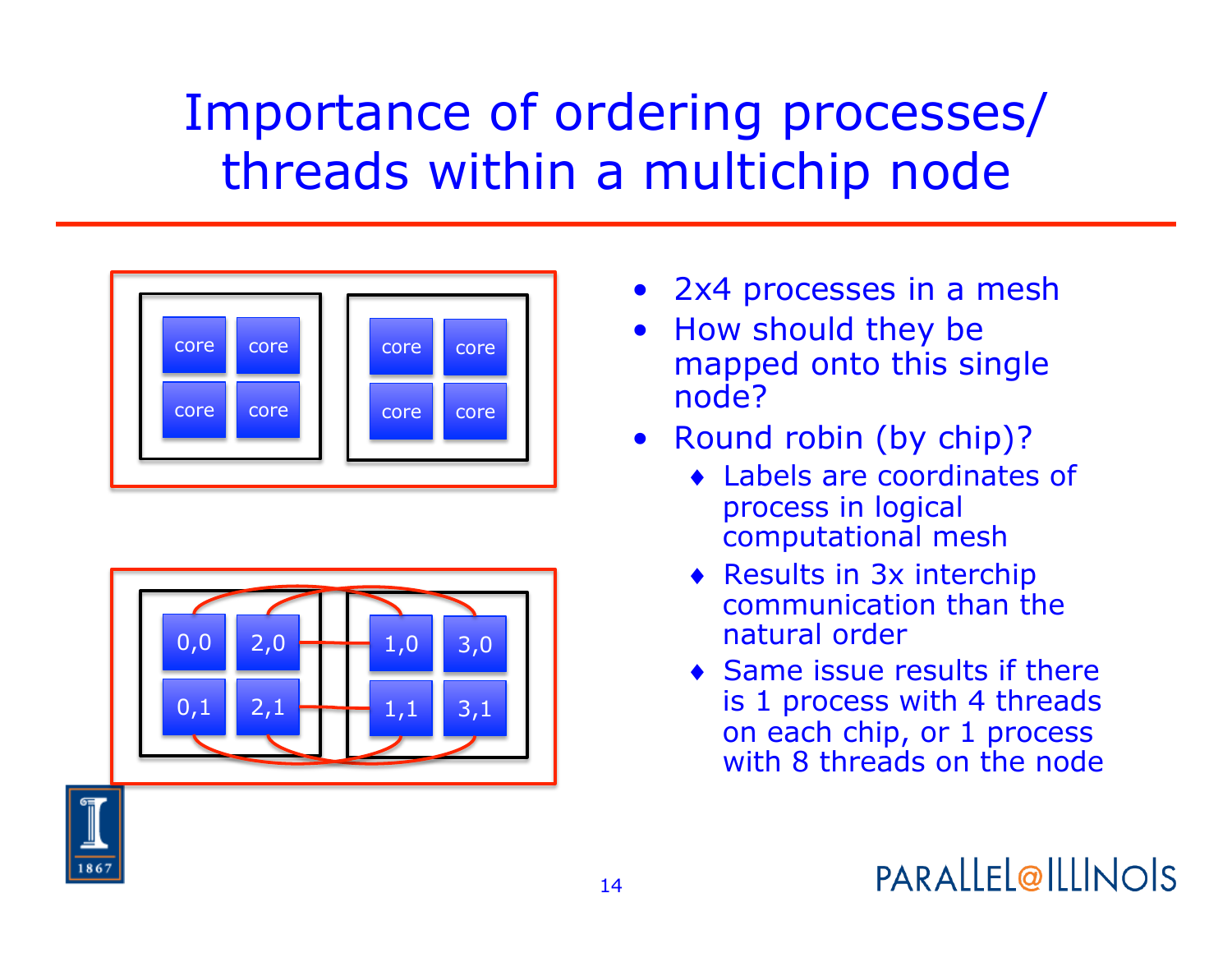### Challenges for Programming Models

- Parallel programming models need to provide ways to coordinate resource allocation
	- ♦ Numbers of cores/threads/functional units
	- ♦ Assignment (affinity) of cores/threads
	- ♦ Intranode memory bandwidth
	- ♦ Internode memory bandwidth
- They must also provide clean ways to share data
	- ♦ Consistent memory models
	- ♦ Decide whether its best to make it easy and transparent for the programmer (but slow) or fast but hard (or impossible, which is often the current state)
- Remember, parallel programming is about performance
	- ♦ You will always get higher programmer productivity with a single threaded code

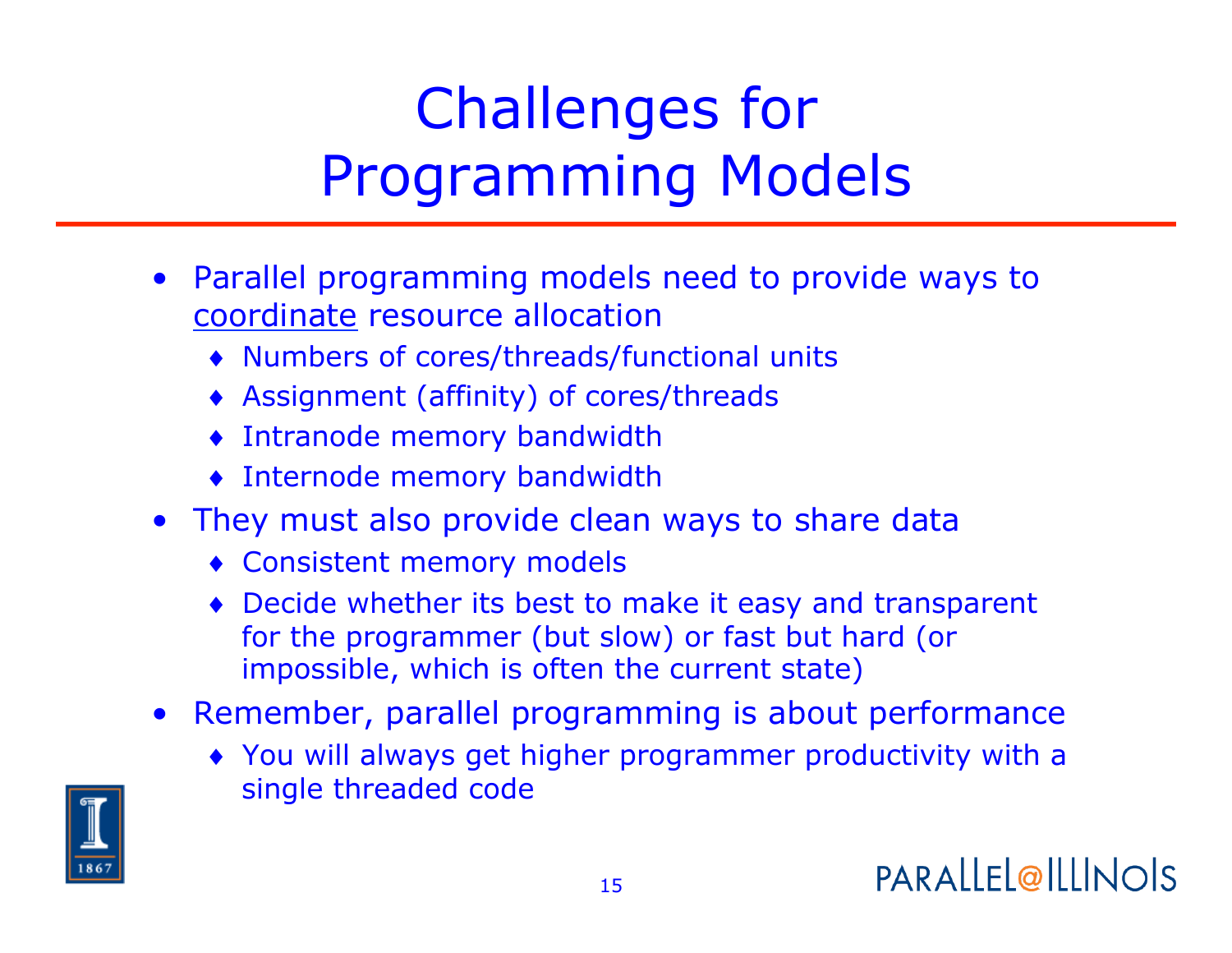# Challenges for Developers

- Performance issues cannot be ignored
	- ♦ Must deal at least with an abstraction of a hierarchical or sea of functional units system
	- ♦ Model and algorithm must be chosen with awareness of the impact on performance
		- Make tradeoffs here, but know that you do
- Immature systems require dialog with developers and standard community
	- ♦ A good time to talk to OpenMP, MPI committees
- Growing complexity of code will require adopting approaches that distance you from the final code
	- ♦ Source to source transformation system
	- ♦ Abstract Data Structure Specific Languages (the name that should be used for DSL) PARALLEL@ILLINOIS

16